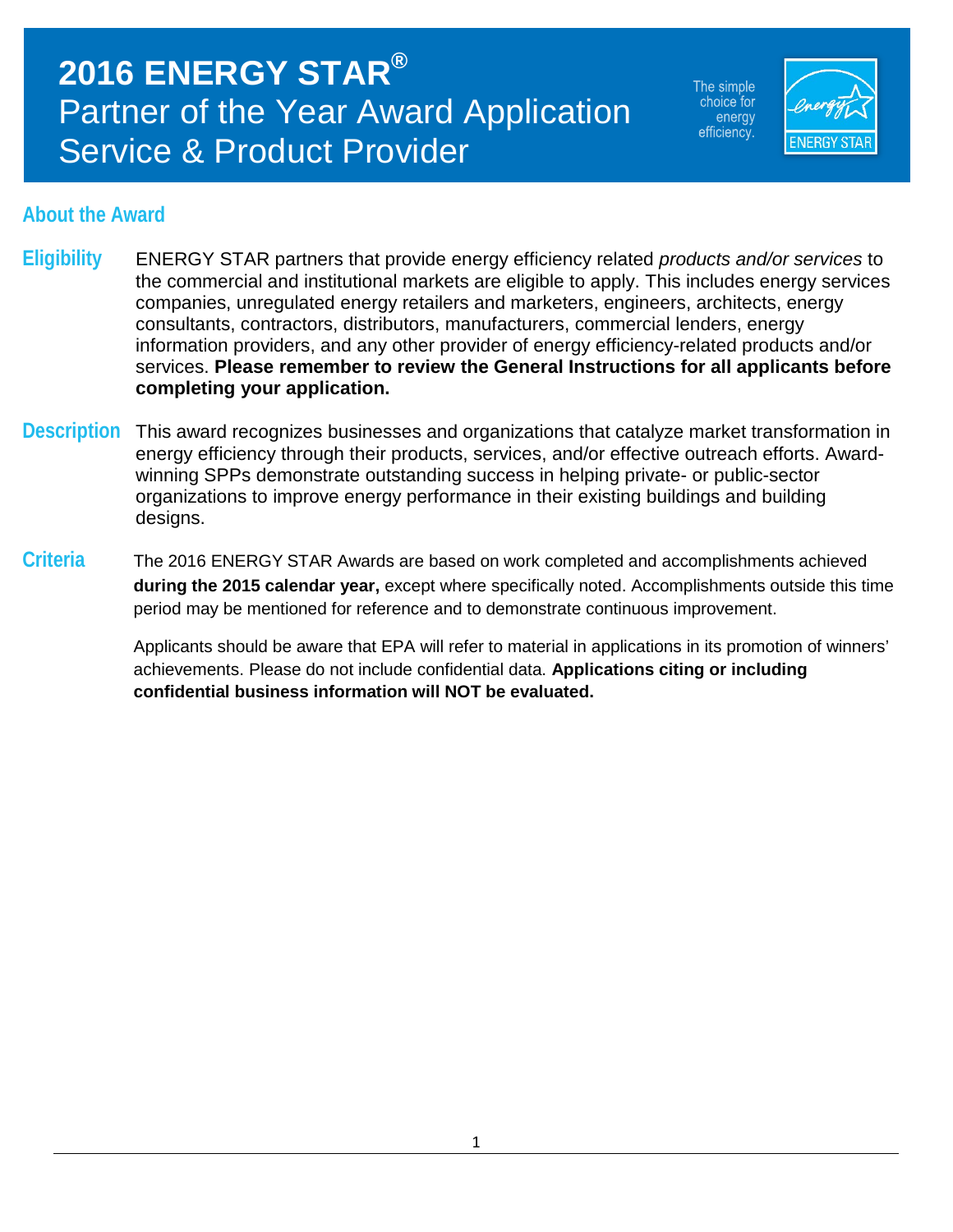The simple choice for energy efficiency.



### **Application Components**

### **Executive**

**Summary** (300 words or less)—Please provide a brief overview of your organization and key accomplishments that make you eligible for this ENERGY STAR award. Include all of the following information: a measure of company business activity (e.g., revenue); location of company headquarters; brief description of company (2-3 sentences); correct organization name as it should appear in the profile and on the award; location of your organization's headquarters (city, state); and a summary of your top three 2015 ENERGY STAR accomplishments. **When highlighting cumulative accomplishments, please ensure that you include a timeframe (e.g., saved \$3 million in 2015 and more than \$10 million since 2010).** 

> In the event that you are chosen to receive an award, this text will be used to prepare a summary of your organization's achievements. Please prepare the Executive Summary in the [format of previous award winner profiles.](http://www.energystar.gov/about/awards/2015_energy_star_award_winners)

### **Narrative** The narrative consists of three sections:

### **Section 1 – Organization and Business Practices**

- A. Mission and Business Practices
- B. Achievement and Collaboration

### **Section 2 – Benchmarking and Certification**

- A. Existing Buildings
- B. Target Setting, Designed to Earn the ENERGY STAR Projects and Certification

### **Section 3 – Marketing and Recognition**

All Service and Product Provider Partners must address the criteria in Sections 1 and 3 and complete EITHER Section 2A or Section 2B. SPPs that work primarily with existing buildings should complete Section 2A. SPPs that work primarily with building designs should complete Section 2B.

Your submitted application must not exceed **nine pages** and use a minimum of an 11-point black font. **Margins should be no less than 1" on all sides.** Pages that exceed the limit will not be evaluated. The Executive Summary does not count toward the nine-page limit.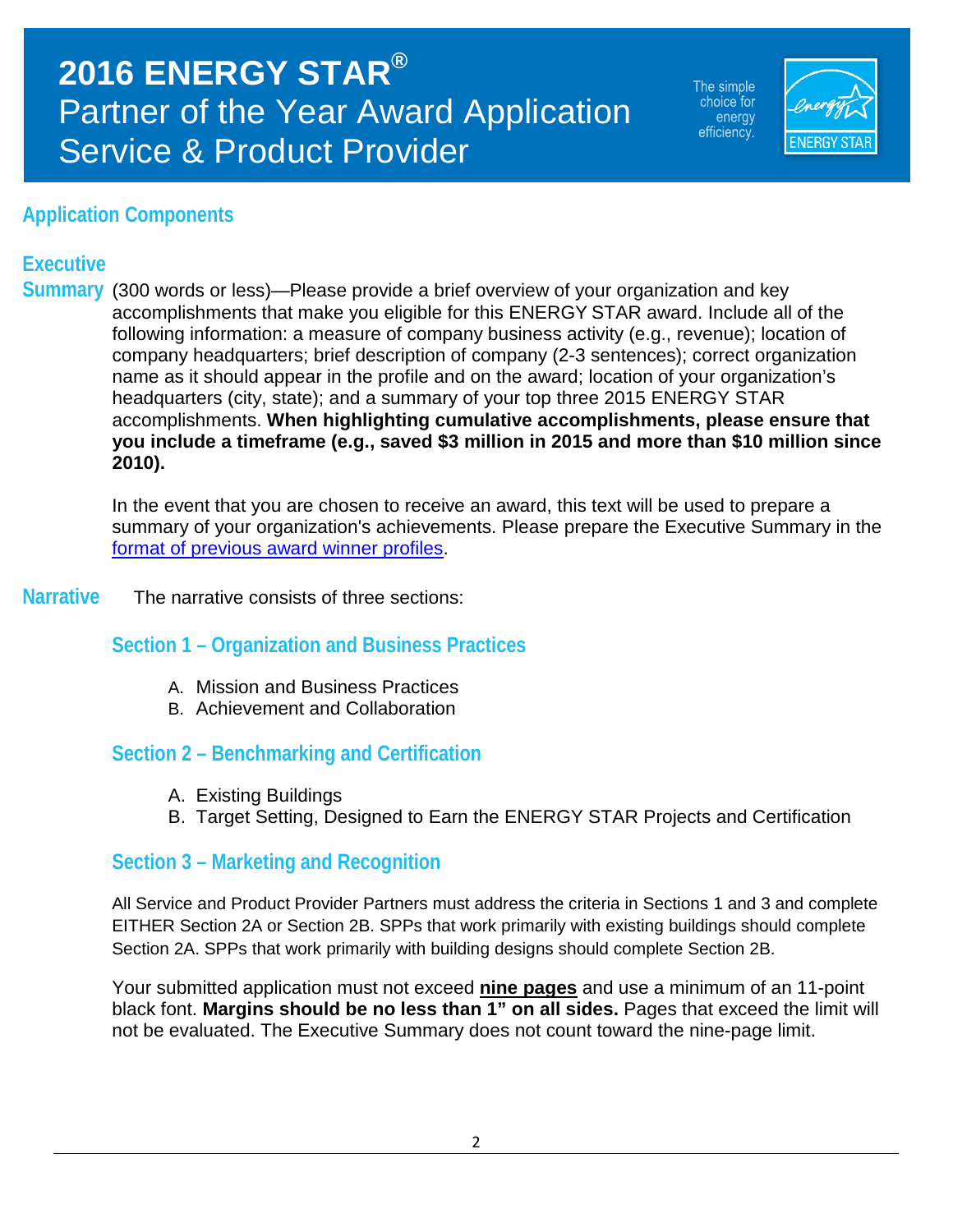The simple choice for energy efficiency.



### **Supporting**

**Files** (Optional) Applicants are encouraged to submit electronic copies of supplemental materials that support the application as long as these are clearly referenced within the application. Supplemental materials **do not** count toward the nine-page limit, but must be directly relevant to energy performance and/or ENERGY STAR. Examples of supplemental materials are program descriptions, brochures, energy policy statements, etc.

**Scoring** The application is scored on a 100-point scale, and the weight of each section is provided below. Note that you should provide a **detailed description of your 2015 accomplishments** demonstrating how the required criteria have been met.

> Winning applications will clearly show the organization's commitment to and success in improving facility energy performance for their clients through services, programs, and outreach efforts leveraging ENERGY STAR.

### **Section 1 – Organization and Business Practices 50 points**

All ENERGY STAR Service and Product Providers are committed to improving their customers' energy performance. Describe how you use your ENERGY STAR partnership and EPA's tools and resources to differentiate your organization and improve your business relationships with customers.

### **Mission and Business Practices – 20 Points**

### **Mission Statement**

Describe how your mission aligns with the ENERGY STAR program. Describe the value this partnership brings to your organization.

### **Delivering Energy Efficiency**

Describe your organization's business model for working with customers to achieve energy efficiency in existing buildings and/or building designs that incorporate superior energy performance.

### **Business Practices: Integrating ENERGY STAR**

Describe how your organization has integrated ENERGY STAR tools and resources into your day-to-day business practices. Explain how these tools and resources have contributed to the success of your organization. Indicate which tools and resources you used and how these tools and resources were useful to you and your clients.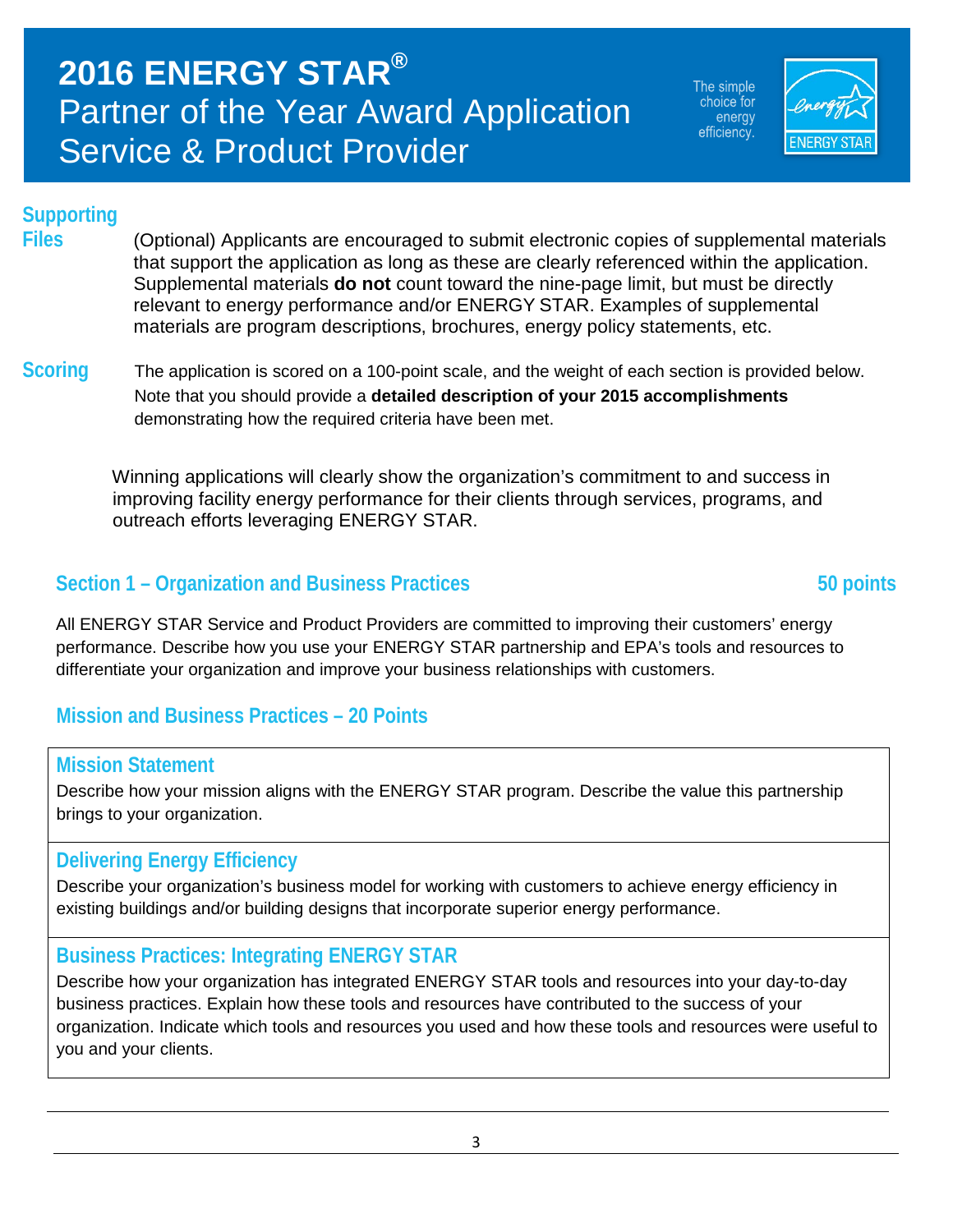The simple<br>choice for energy efficiency.



**Achievement and Collaboration – 30 Points**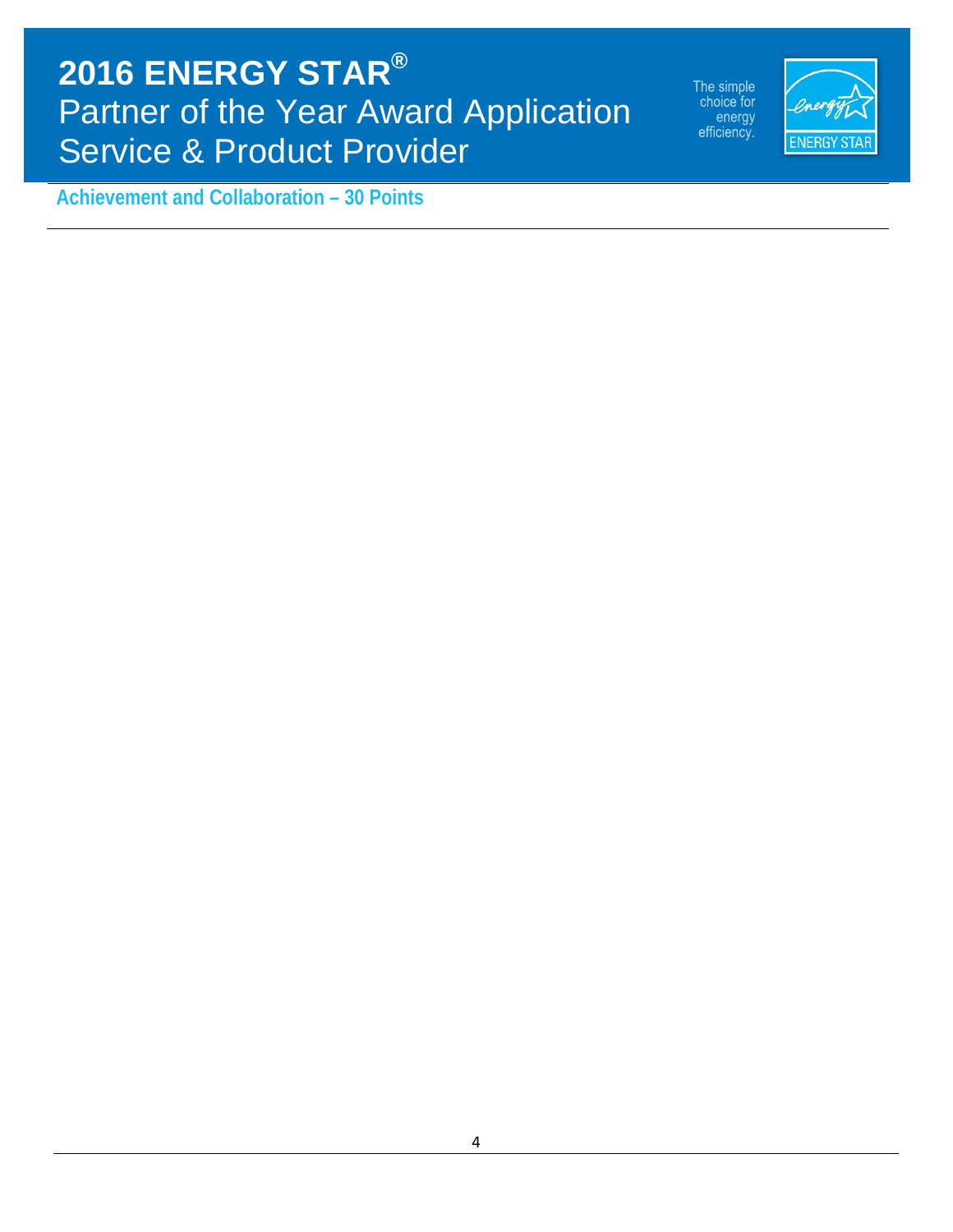## **ENERGY STAR Certification – 10 points**

### 5

| Benchmarking in Portfolio Manager – 15 points                                |                         |
|------------------------------------------------------------------------------|-------------------------|
|                                                                              | <b>Applicant Answer</b> |
| Number of buildings benchmarked in Portfolio Manager                         |                         |
| Number of buildings benchmarked in Portfolio Manager more than once          |                         |
| Percentage of your total customer buildings benchmarked in Portfolio Manager | %                       |

functionality of ENERGY STAR tools and resources, such as: participating in the ENERGY STAR Portfolio Manager/Target Finder and data exchange web services design processes; beta-testing score algorithms; reviewing publications; participating in interviews to provide feedback on possible new ENERGY STAR program offerings, etc.

### **Collaboration and Feedback**

activities for your examples: energy management strategies, best practices, setting and achieving design targets, and energy improvement measures. Discuss and quantify the resulting or potential energy and costs savings and environmental benefits.

Provide examples of how your organization used ENERGY STAR tools and resources to evaluate energyefficient design strategies and/or energy improvement practices for your clients. Highlight any of the following

**Examples / Case Studies** 

Describe how your organization has provided feedback or collaborated with EPA on the design and

### **Section 2 – Benchmarking and Certification 25 Points**

### **A. Benchmarking and Certification (Existing Buildings) 25 Points**

Quantify the results of your efforts to help your clients benchmark and certify their existing buildings.

*All results included in Category 2A should cover only the most recent 12 months.*

### **Benchmarking in Portfolio Manager – 15 points**

| Number of buildings benchmarked in Portfolio Manager                         |   |
|------------------------------------------------------------------------------|---|
| Number of buildings benchmarked in Portfolio Manager more than once          |   |
| Percentage of your total customer buildings benchmarked in Portfolio Manager | % |

If the percentage of total customer buildings benchmarked in Portfolio Manager is less than 100%, please provide an explanation about why this is the case.

# **2016 ENERGY STAR®** Partner of the Year Award Application Service & Product Provider

The simple choice for energy efficiency.

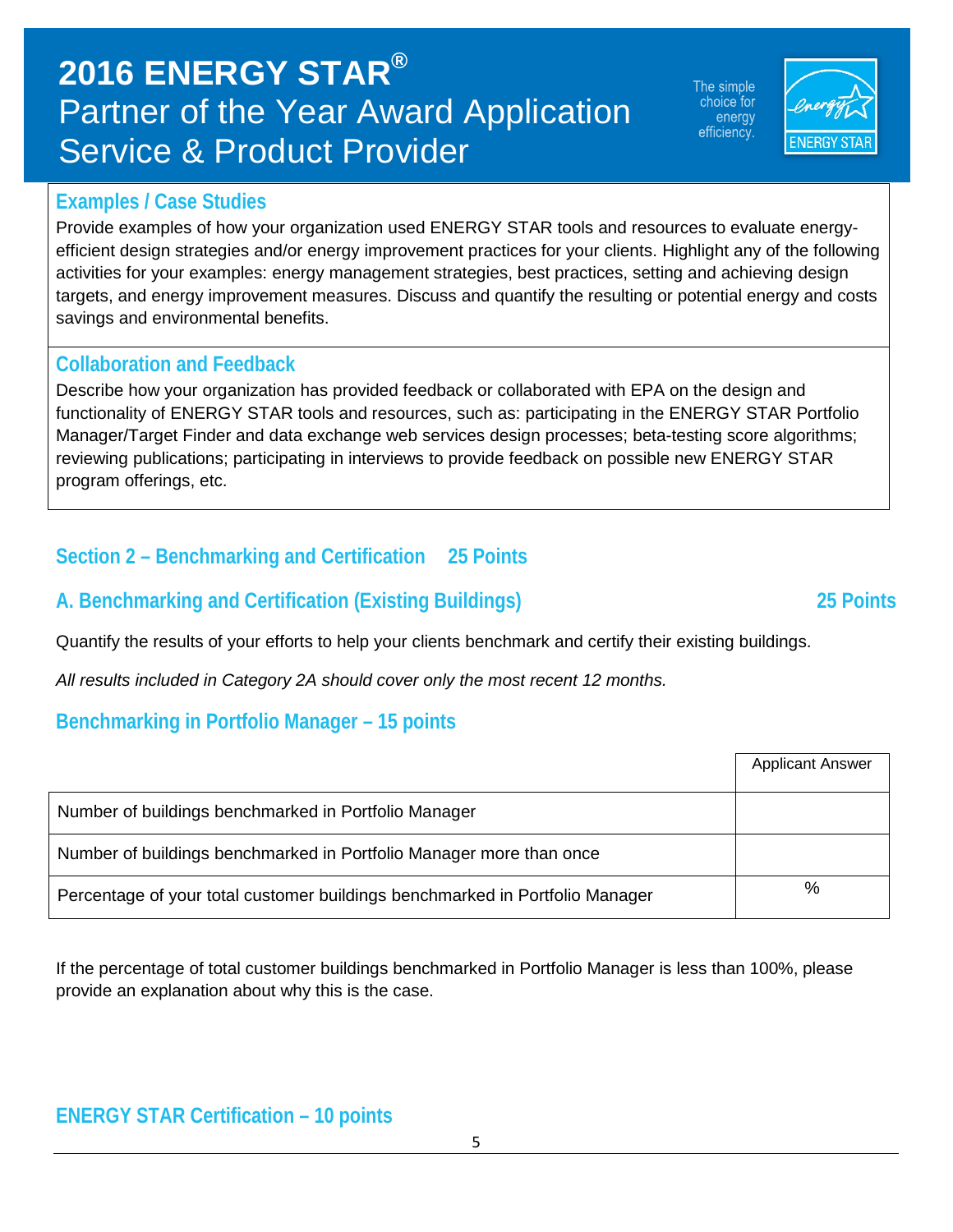The simple choice for energy efficiency.



| Number of buildings that earned the ENERGY STAR for the first time |  |
|--------------------------------------------------------------------|--|
| Number of buildings that earned ENERGY STAR re-certification       |  |

### **B. Target Setting, Designed to Earn the ENERGY STAR Projects and Certification (Design Projects) 25 Points**

Quantify the results of your efforts to help your customers improve the energy efficiency of their building design projects.

*All results included in Category 2B should cover only the most recent 24 months.*

### **Target Setting in Target Finder or Portfolio Manager– 5 points**

|                                                                                                                                     | <b>Applicant Answer</b> |
|-------------------------------------------------------------------------------------------------------------------------------------|-------------------------|
| Number of total design projects with a whole-building energy target                                                                 |                         |
| Number of design projects in which an energy use target was established using Target<br>Finder and/or ENERGY STAR Portfolio Manager |                         |

### **Designed to Earn the ENERGY STAR – 15 points**

| Number of design projects submitted to EPA that achieved Designed to Earn the<br><b>ENERGY STAR certification</b> |   |
|-------------------------------------------------------------------------------------------------------------------|---|
| Average percent energy reduction for projects that achieved Designed to Earn the<br><b>ENERGY STAR</b>            | % |

### **ENERGY STAR Certification for Completed Projects – 5 points**

| Number of Designed to Earn the ENERGY STAR projects completed and benchmarked<br>in Portfolio Manager |  |
|-------------------------------------------------------------------------------------------------------|--|
| Number of Designed to Earn the ENERGY STAR projects completed that earned the<br><b>ENERGY STAR</b>   |  |